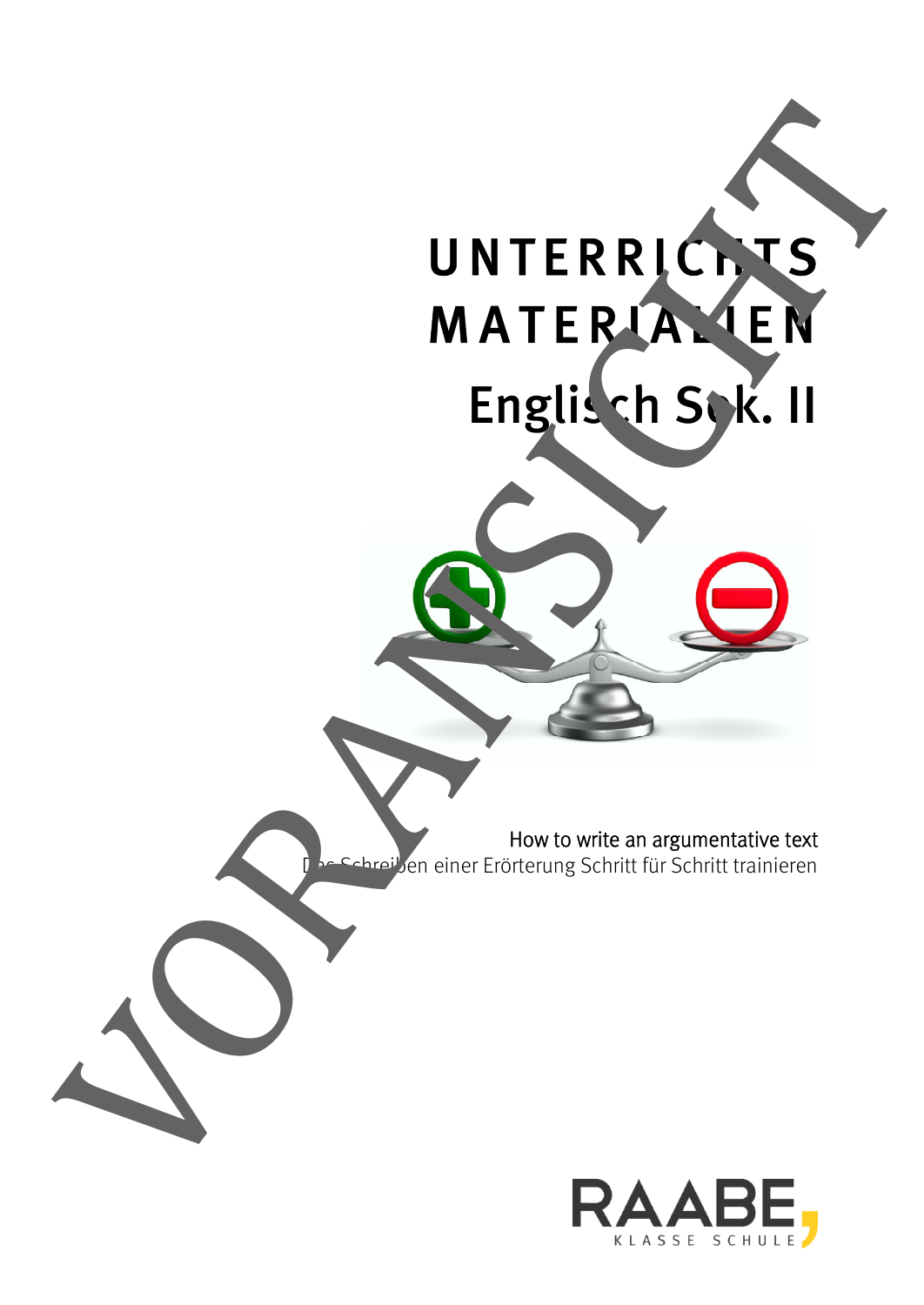## **Themenkreis "Methodentraining und Arbeitstechniken"**

## How to write an argumentative text - a writing sk if **training (part 3)**

#### **Facts** ....................................................................................... 1

#### **Topics · Worksheets · Keys**

| I<br>3<br>9<br>26                                    |                                      | How to write an argumentative text - a writing sk, d                                                           |
|------------------------------------------------------|--------------------------------------|----------------------------------------------------------------------------------------------------------------|
|                                                      |                                      |                                                                                                                |
|                                                      |                                      | training (part 3)                                                                                              |
|                                                      |                                      | by Manuela Olde Daalhuis                                                                                       |
|                                                      |                                      |                                                                                                                |
|                                                      |                                      | <b>Facts</b>                                                                                                   |
|                                                      |                                      |                                                                                                                |
|                                                      |                                      | Topics · Worksheets · Keys                                                                                     |
|                                                      | How to structure a written a cussion | Topic I:                                                                                                       |
|                                                      | How to write a good . The sending    | Topic 2:<br>Topic 3:                                                                                           |
|                                                      |                                      | Topic 4:                                                                                                       |
|                                                      |                                      | Topic 5:                                                                                                       |
|                                                      |                                      |                                                                                                                |
|                                                      |                                      | Kompetenzprofil                                                                                                |
|                                                      |                                      | Niveaustufe: B2/C1 (Europäisch Referenzrahmen)                                                                 |
| iting, readh                                         |                                      | Kompetenzbere num                                                                                              |
| <b>Finding</b><br>ic sentence, peer evaluation       | and a conclu                         | Aufgabenform ate: Write $\frac{1}{3}$ a discussic is structuring a written discussion, writing an introduction |
| n, Fotos, Infokästen, Vokabelhilfen, Bewertungsbogen |                                      | Medien: Zitate, Ca.                                                                                            |
|                                                      |                                      | Bildnac Iweis:                                                                                                 |
|                                                      |                                      |                                                                                                                |
|                                                      |                                      |                                                                                                                |
|                                                      |                                      |                                                                                                                |
|                                                      |                                      |                                                                                                                |
|                                                      |                                      |                                                                                                                |
|                                                      |                                      |                                                                                                                |
|                                                      |                                      |                                                                                                                |
|                                                      |                                      |                                                                                                                |
|                                                      |                                      |                                                                                                                |
|                                                      |                                      |                                                                                                                |
|                                                      |                                      |                                                                                                                |
|                                                      |                                      |                                                                                                                |
|                                                      |                                      |                                                                                                                |
|                                                      |                                      |                                                                                                                |
|                                                      |                                      |                                                                                                                |
|                                                      |                                      |                                                                                                                |
|                                                      |                                      |                                                                                                                |
|                                                      |                                      |                                                                                                                |
|                                                      |                                      |                                                                                                                |
|                                                      |                                      |                                                                                                                |
|                                                      |                                      |                                                                                                                |
|                                                      |                                      |                                                                                                                |
|                                                      |                                      |                                                                                                                |
|                                                      |                                      |                                                                                                                |
|                                                      |                                      |                                                                                                                |
|                                                      |                                      |                                                                                                                |
|                                                      |                                      |                                                                                                                |
|                                                      |                                      |                                                                                                                |
|                                                      |                                      |                                                                                                                |
|                                                      |                                      |                                                                                                                |
|                                                      |                                      |                                                                                                                |
|                                                      |                                      |                                                                                                                |
|                                                      |                                      |                                                                                                                |
|                                                      |                                      |                                                                                                                |
|                                                      |                                      |                                                                                                                |
|                                                      |                                      |                                                                                                                |
|                                                      |                                      |                                                                                                                |
|                                                      |                                      |                                                                                                                |
|                                                      |                                      |                                                                                                                |
|                                                      |                                      |                                                                                                                |
|                                                      |                                      |                                                                                                                |
|                                                      |                                      |                                                                                                                |
|                                                      |                                      |                                                                                                                |
|                                                      |                                      |                                                                                                                |
|                                                      |                                      |                                                                                                                |
|                                                      |                                      |                                                                                                                |
|                                                      |                                      |                                                                                                                |
|                                                      |                                      |                                                                                                                |
|                                                      |                                      |                                                                                                                |
|                                                      |                                      |                                                                                                                |
|                                                      |                                      |                                                                                                                |
|                                                      |                                      |                                                                                                                |
|                                                      |                                      |                                                                                                                |
|                                                      |                                      |                                                                                                                |
|                                                      |                                      |                                                                                                                |
|                                                      |                                      |                                                                                                                |
|                                                      |                                      |                                                                                                                |
|                                                      |                                      |                                                                                                                |
|                                                      |                                      |                                                                                                                |
|                                                      |                                      |                                                                                                                |
|                                                      |                                      |                                                                                                                |
|                                                      |                                      |                                                                                                                |

#### **Kompetenzprofil**

- Niveaustufe: B2/C1 (Europäischer Referenzrahmen)
- Kompetenzbereiche: iting, reading
- Aufgabenformate: *Writing a discussion, structuring a written discussion, writing an introduction* and a conclusive *finding* the right sentence, peer evaluation
- 

#### **Bildnac** *weis:*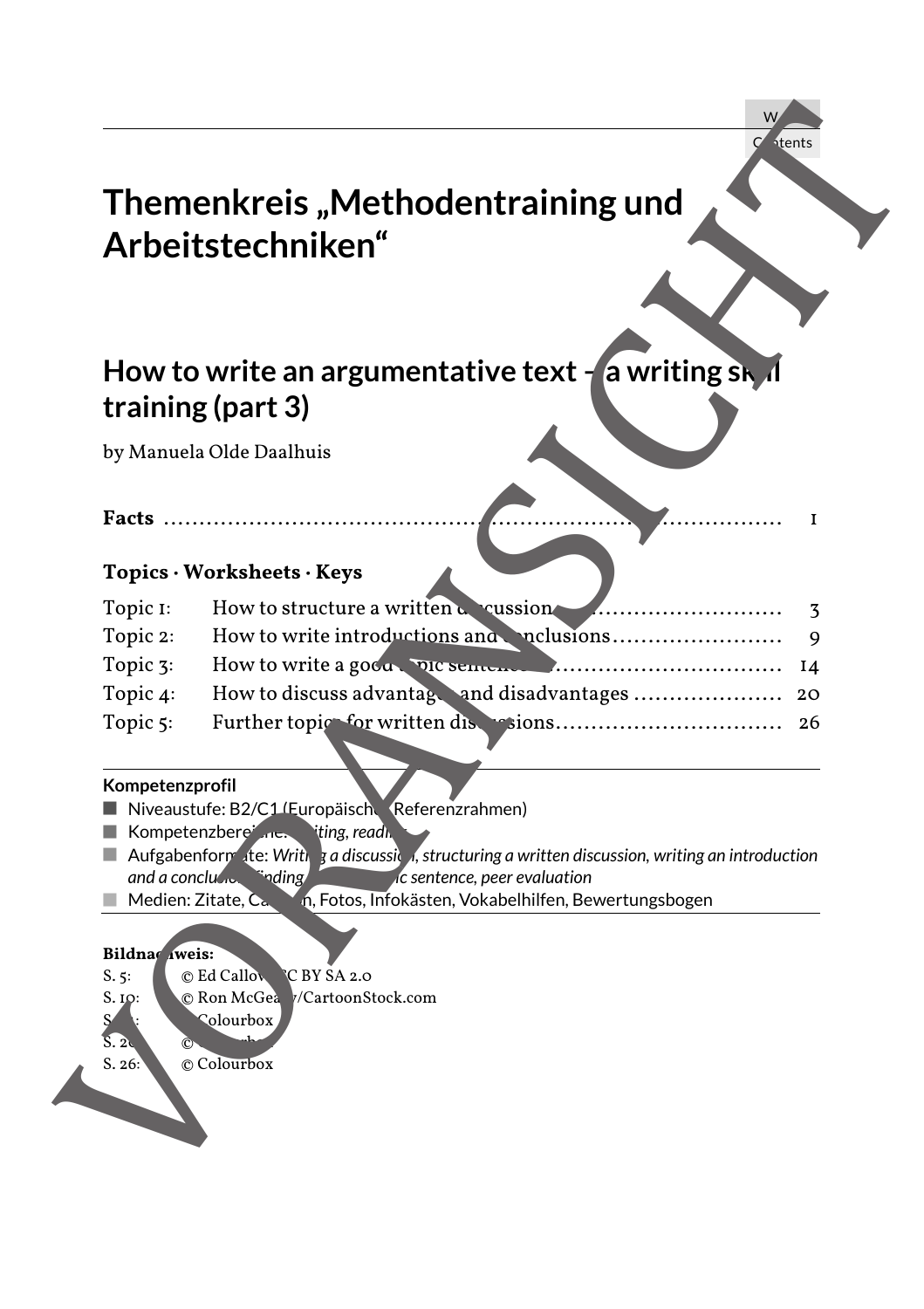## **Worksheet: How to structure a written discussion**

#### *Discussion topic:*

#### **Structuring a written discussion**

- 1. Read the draft written  $\mathbf{b}$ , student in response to the task above. The sentences are not in the right order. Underline the expressions which may help you to structure the  $\frac{1}{x}$  t correctly.
- 2. Reorganise the discussion by writing the correct numbers in front of the sentences.

#### **Introdu**

|                |         | W<br>How to write an argumentative text - a writing skill training (part 3)                                                                                                                                                                                                                            |
|----------------|---------|--------------------------------------------------------------------------------------------------------------------------------------------------------------------------------------------------------------------------------------------------------------------------------------------------------|
|                |         | bic 1<br>Worksheet: How to structure a written discussio.                                                                                                                                                                                                                                              |
|                |         |                                                                                                                                                                                                                                                                                                        |
|                |         | "I lived in England to learn English. When I went to<br>England for the first time, it was like being on the Mo<br>I had no friends, I couldn't speak the language.<br>I was very isolated."<br>- Jean Alesi, French racing driver, born 1964.<br>Source: www.brainyquote.com/quotes/jean_alesi_331985 |
|                |         | Discussion topic:<br>In order to be successful in a globalised orld, you need to sp nd some time abroad to<br>broaden your horizons and to improve your Singlish skills I iscuss.                                                                                                                      |
|                |         | Structuring a written discussion                                                                                                                                                                                                                                                                       |
| I.             |         | Read the draft writte by tudent in response to the task above. The<br>sentences are not in the right oral Underline the expressions which may<br>help you to structure the text correctly.                                                                                                             |
| 2.             |         | Reorganise the divussion b writing the correct numbers in front of the<br>sentence <sub>s</sub> .                                                                                                                                                                                                      |
|                | Introdu |                                                                                                                                                                                                                                                                                                        |
| A              |         | In the foll ving, I am going to discuss the advantages and<br>disadvant: ges of spending time in a foreign country.                                                                                                                                                                                    |
| B              |         | $W_{\text{Im}\omega}$<br>any people believe that living abroad is a valuable<br>experience, others find it hard to cope with a different culture and<br>language.                                                                                                                                      |
| $\overline{C}$ | 1       | Jean Alesi, a French racing driver, spent some time living in<br>England, where he suffered from loneliness and alienation.                                                                                                                                                                            |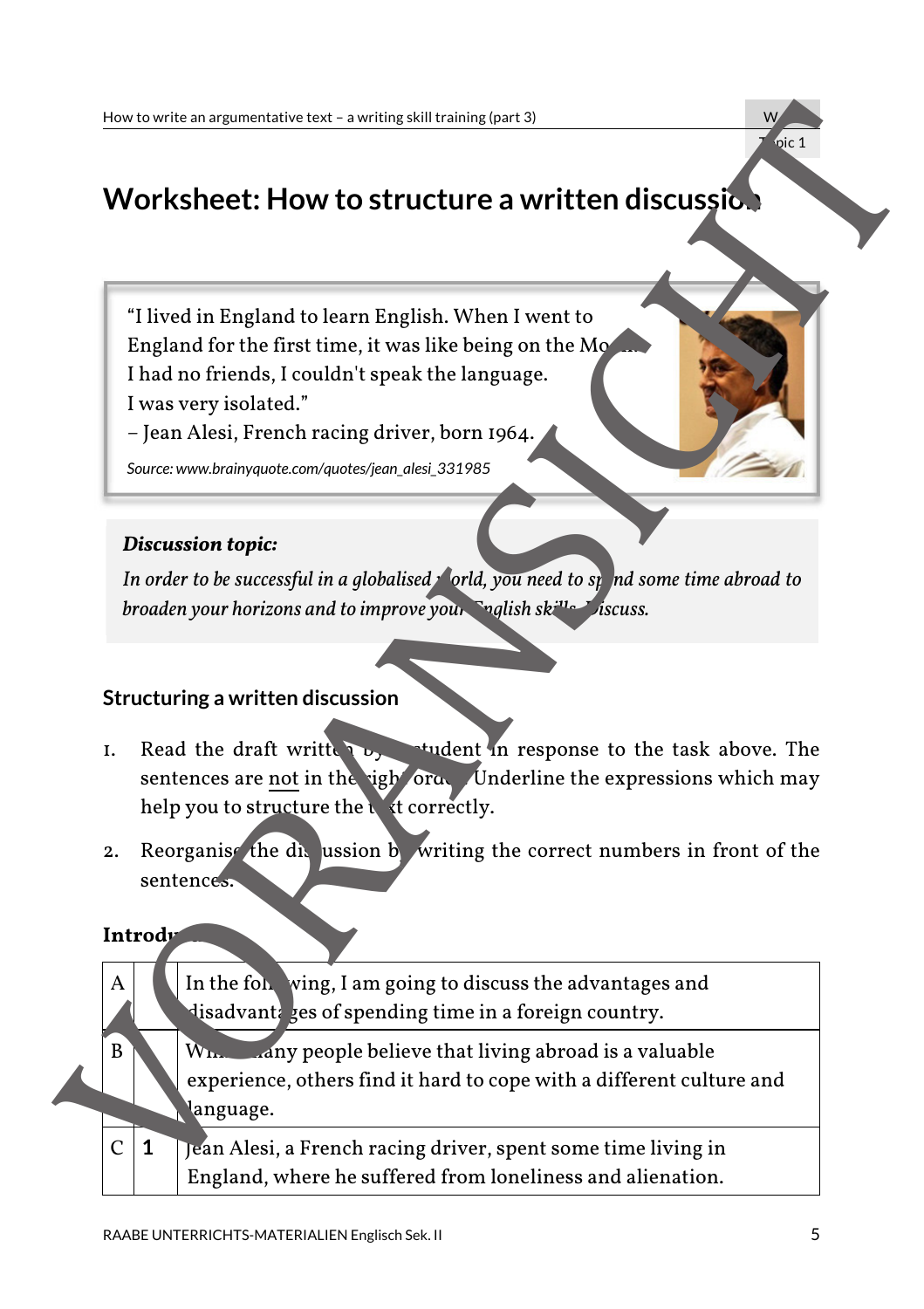Topic 2

#### **Writing an introduction**

1. Write an introduction of three or more sentences on the following topics.

#### **Topic 1:**

*Assess if you think volunteering for several months in another country is attractive or a waste of time for you personally.* 

Look at the quote and cartoon below for instantion, the write an introductory paragraph on the topic.



*Discuss the implications of voluntourism.*

Voluntourism: Profit-making companies organise safe short-term periods of volunteer work in another country and add tourist si, htseeing to their package.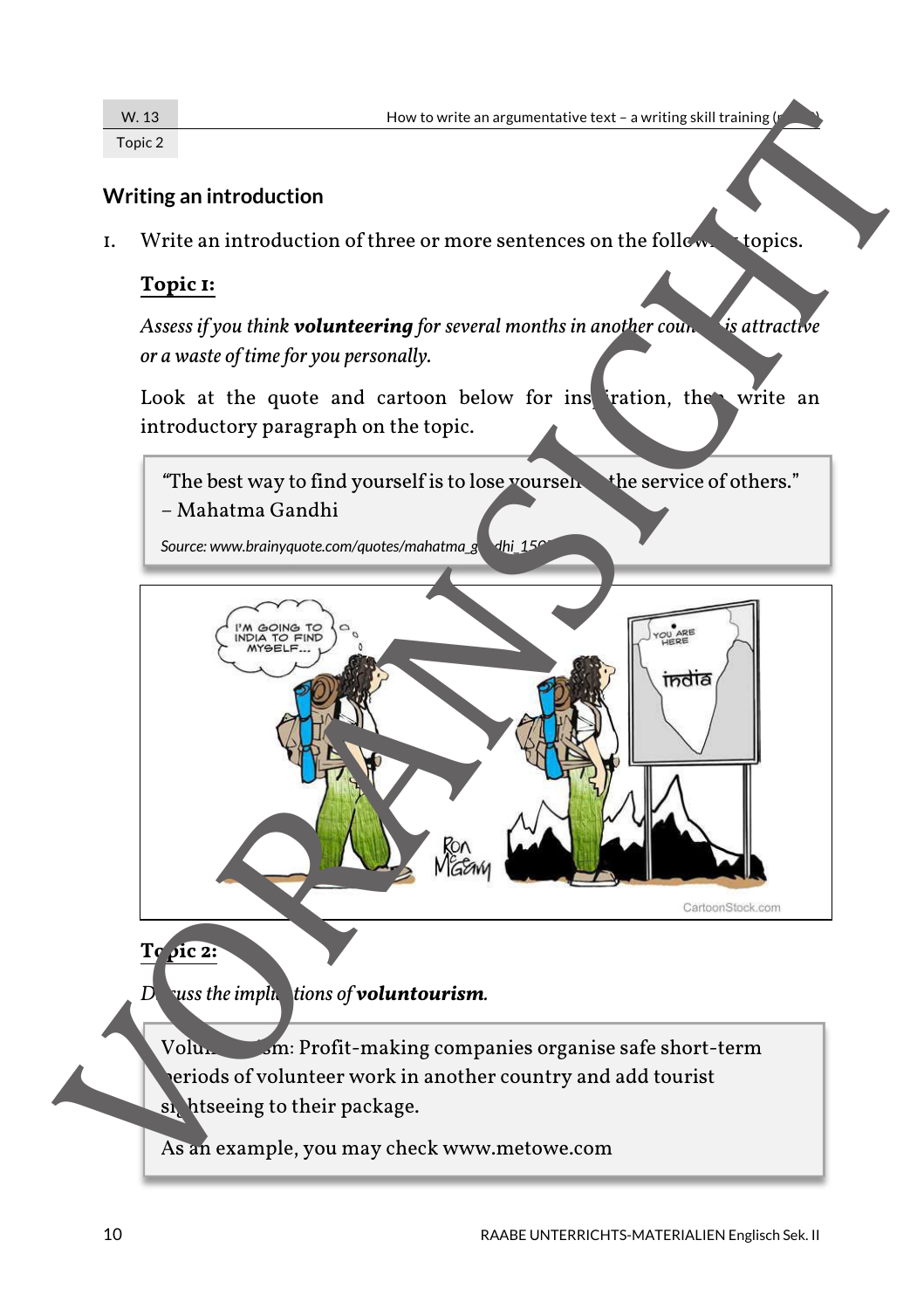### **How to write a good topic sentence**

#### **INFO The topic sentence**

The main part of your written discussion should consist of several paragraphs. Each paragraph should develop **a single argument only.** Usually the first service in a paragraph is the topic sentence which expresses what the whole parag. In is about. The other sentences in the paragraph add more in ormation such as details and examples.

#### **Finding the right topic sentence**

*1.* Read the draft below written by a student in response to the following task:

*Discuss the advantages and disadvant ges of nospitality networks.* 

*The topic sentence for each paragraph is missing.*

- a) Choose the right topic serve rence for paragraphs 1 and 2.
- *b) Write your own topic sentence for paragraphs 3 to 6.*
- *c*) Write a conclusion paragraph to the topic from your point of view.

#### **Introductory paragraph**

When students and young peop. decide to travel and discover other parts of *the world, they ften is set by on a low budget. One form of alternative* travel is hospitality vchange networks. They connect travellers with people

*living in the cities the are visiting. Through these* cial networks that offer website a d/or an app (for *example "CouchSurfing"), travellers may stay overnight at a stranger's house for free. Couchsurfing represents a*  $\frac{dV}{dx}$  bated topic among travellers. *I will weigh up the pros and cons of*  **How the following the following the following the following the following the state of vorwality of the following the state of vorwality of the following the state of the following the state of the following the state of** 

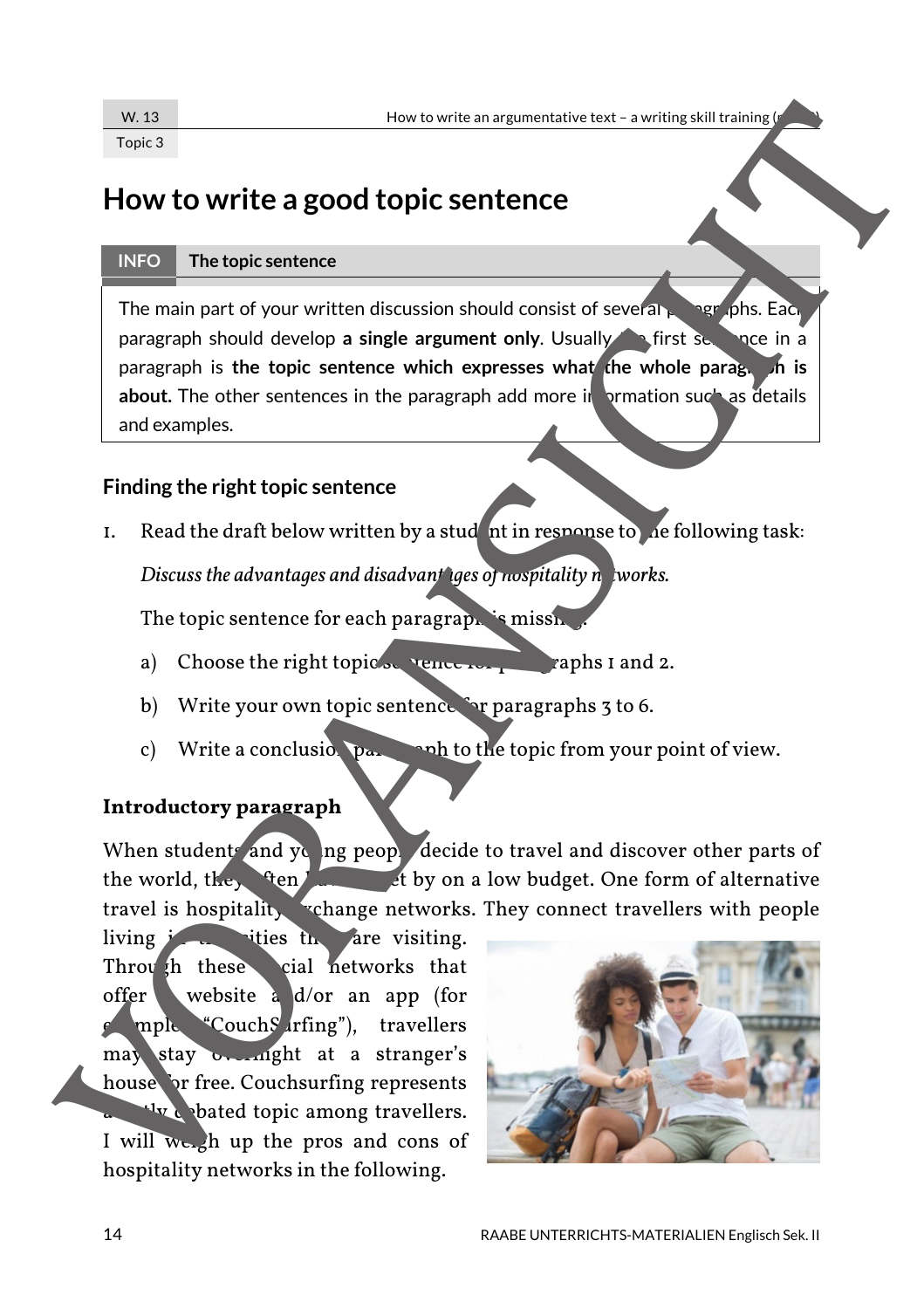Topic 4

## **How to discuss advantages and disadvantages**

*Many students dream of spending a school year abroad while others are quite sceptional and fear culture shock. What is your view on a school year abroad?* 



- 1. Discuss the advantages and disadvantages of going to school in another country for a year and give your personal opinion.
	- a) Write an interesting **introduction** (see the worksheet "Introductions  $and$ *conclusions*
- b) Now cuss  $t$  and  $t$  are added and disadvantages. To help you write the **main partious** ou can use the help sheet "How to write the main part".  $\frac{1}{2}$  wou will also find some topic sentences for the main arguments, together with no es containing more ideas. Use these notes to turn the topic sente ces into full paragraphs with several sentences. **Example 18 and 18 and 18 and 18 and 18 and 18 and 18 and 18 and 18 and 18 and 18 and 18 and 18 and 18 and 18 and 18 and 18 and 18 and 18 and 18 and 18 and 18 and 18 and 18 and 18 and 18 and 18 and 18 and 18 and 18 and 18**

**External conclusion** (see the worksheet *"Introductions and*